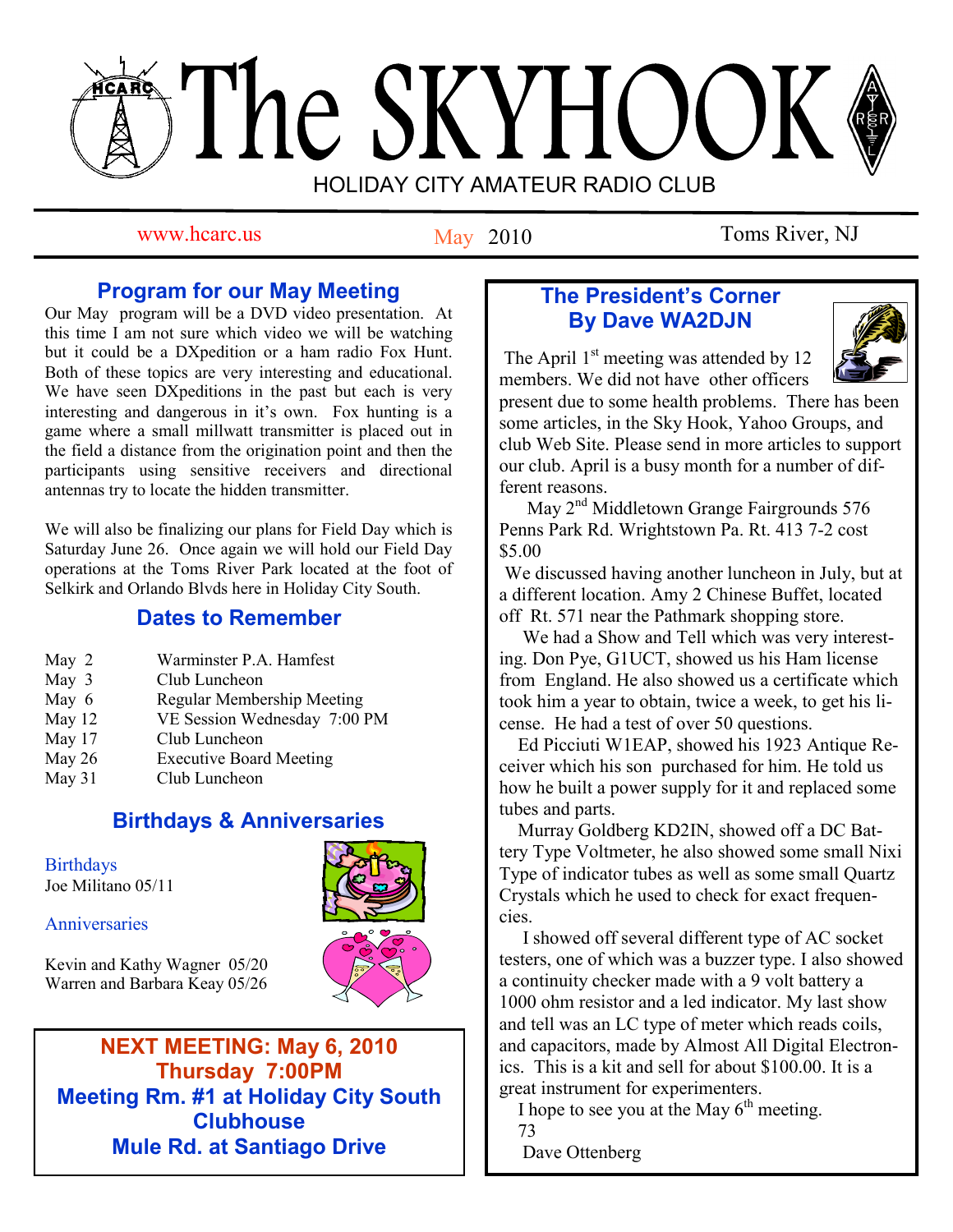## **The Amazing World of Ham Radio By Frank Fallon N2FF**

This morning after breakfast with the heavy rain I decided to play with the new Elecraft K3 on 17 meters and see if I could work a few English or Irish stations and have a good rag chew. As I have spent so much time over the years in both countries I enjoy working stations in places where I have stayed or visited and talk with hams who might even know some of my friends or relatives. So it was that I found a clear frequency and put out a few CQs. The first few times I called no one answered. It took me a while to realize that I was transmitting on the 15 meter loops. Wrong antenna once again! I am not yet use to the new manual bandswitch. I put the switch to the 17 meter position and called again and sure enough a station answered.

He was EI3HA/M on his way driving home to Roscommon. So we started to chat about where he was and my Irish connections. Licensed in 1962 I have been at this ham radio game for more than 48 years. My first SSB rig was a Drake R4 bought used in 1965. I spent a lot time in those days on 10 and 15 meters with a 14 QVQ vertical on the roof of the garden apartment where we lived in Cambria Heights in Queens at the time. Ten was great in those years and I quickly started to rack up a lot of EU stations early in the morning. At that point I was on late session at Forest Hills High School and did not start work until 10:30 in the morning. Thus I had an hour or more to look for new ones before I set off for the work day. One of the first Irish stations I worked on SSB was EI8H. I lost him before we could complete that first contact. I had his name but not his QTH or location. When I pulled out the Foreign Call Book and looked him up I was amazed to find that he was located in the town of Granard in County Longford. I was excited because both of my parents who came to the USA in 1928 were born in County Longford. I took the time to look through all of the Irish stations listed in the call book. There were less than 300 listed at that time and only three of them were located in County Longford. So my first Irish QSO was real Irish luck at it"s finest. I bored a lot of relatives and friends over the next few days with this small world story. Over time I talked to one of the other three in Longford, who was actually a German national who ran the largest factory in Longford at the time employing over 70 people. Six years later my contacts eventually led me finally to make a five week family visit to see Ireland with my wife and two children and visit relatives I had heard my parents speak of but who I have never seen. This Irish visit in 1972 led to an application for a Fulbright Teacher Exchange position and eventually the family, my wife and my son and daughter, spent a year in the Blackpool in the North of England in 1974 and 1975. But

that story needs its own book.

So here I was talking to Tony who was in his car driving home to Roscommon in heavy rain. It was raining on both sides of the Atlantic at the time. Eventually when signals started to fade I tied the ribbons on my chat with Tony and hoped that we could continue the chat at some future point. That often happens in the ham radio world. When I signed or closed with him he was called by another Irish station and I stayed on frequency listening. The new station explained that

#### *Our VE Crew*

Murray KD2IN, Bill AC2F, John K2JWH, Ed W1EAP, Larry K2QDY, Jamie W2QO, John KQ4WR, Jack KC2FS, Stan KB2PD Steve N2WLH, Kevin W2FA Ed WA2NDA.

#### **CLUB COMMITTEES** *Refreshments:* John K2WJH, Carl W2PTZ *www.hcarc.us Webmaster*: Steve N2WLH, Kevin W2FA *Publicity:* Ed W1EAP *Programs*: Vacant *Sunshine*: Ed W1EAP *Event Food Committee*: *Field Day*: Larry K2QDY *VE Sessions*: Bill AC2F, Larry K2QDY plus the "crew" *Skyhook*: Larry K2QDY *Funds Raising*: Vacant *Membership*: Bill AC2F

#### HOLIDAY CITY AMATEUR RADIO CLUB Toms River, New Jersey

Vice President Vacant

Web Site www.hcarc.us<br>Dave Ottenberg President Dave Ottenberg WA2DJN 732 505-5953 Secretary Norm Smith W2PXE 732 920-5423 Treasurer Joe Militano KC2QLA 732 657-7092 Executive Board Don Smith W2III 732 505-4821 Executive Board Larry Puccio K2QDY 732 349-2950 Executive Board Bill Haldane AC2F 732 240-7064 Executive Board John Hann W2JWH 609 660-0985 W2HC Trustee  $\sim$  Don Smith W2III 732 505-4821

Membership is open to all interested persons. Ham license is not required. Dues are \$20.00 per year, payable Jan. 1st . Members joining during the year will have the dues prorated. Family membership \$10.00

------------------------------------------- Meetings are held on the first Thursday of every month, at 7:00 pm. Location: Meeting Room #1 in the Holiday City South Clubhouse. Directions: Go to Mule Rd. and to the corner of Santiago Drive. Turn into Santiago Dr., then into the parking lot in front of the pool. Enter bldg. on right.

The SKYHOOK is published monthly. Editor and Publisher: Larry Puccio K2QDY phone: 732 349-2950 E-mail lpuccio1@comcast.net<br>Send all newsletter items to: Larry Puccio 22 Sabinas Street Larry Puccio 22 Sabinas Street Toms River, NJ 08757-6445

------------------------------------------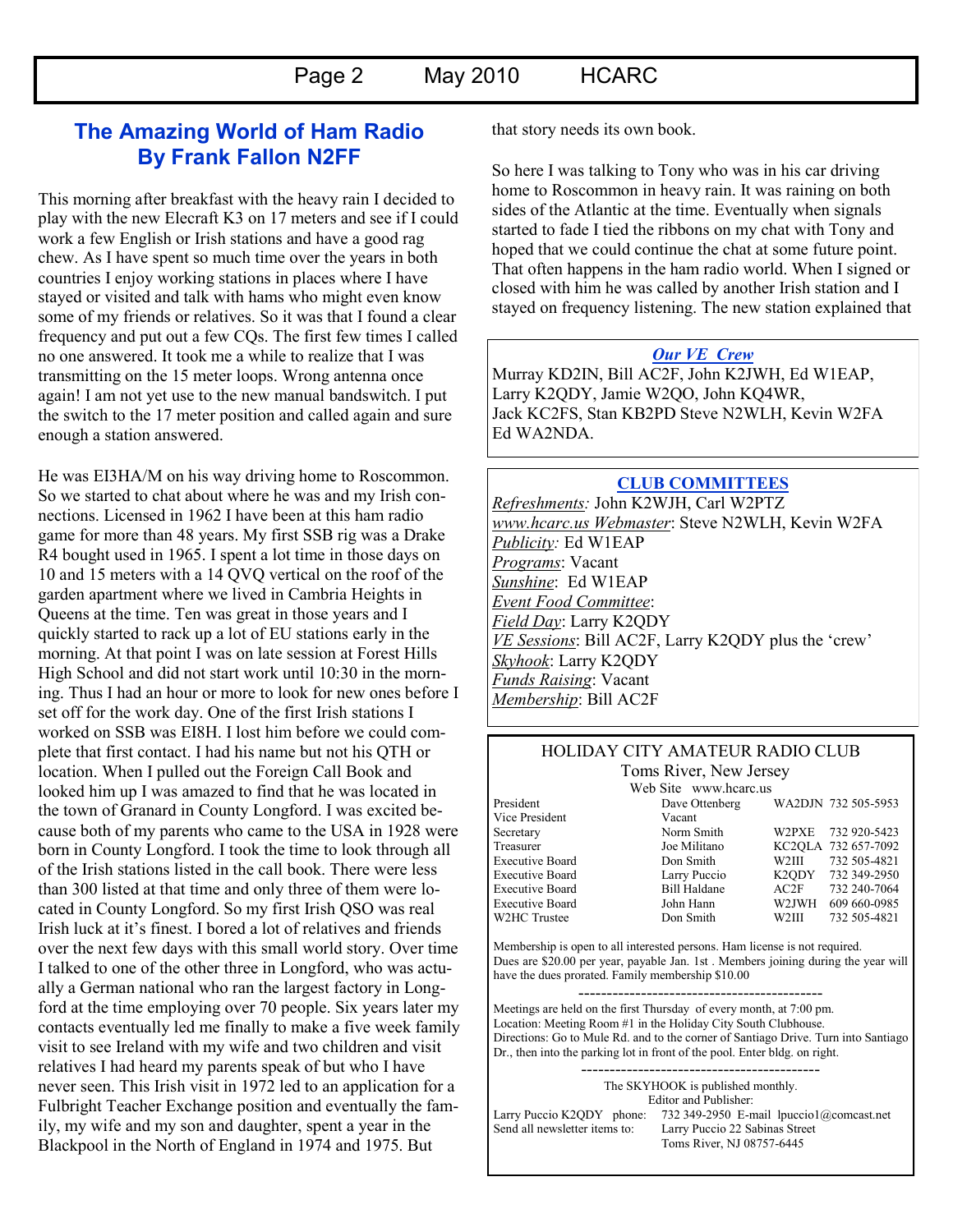## Page 3 May 2010 HCARC

he had just come up the band but had been down lower work-. ing the west cost of the US on CW. He heard Tony loud and explained that he was usually able to see Tony"s tower from his location in Balinalee. I immediately knew that the new station was in Longford as my mother had often spoken of Balinalee and the famous Irish General, Sean Mac Eoin, who came from that town and eventually headed the UN Irish contingent in the Congo in the 1960"s. When the two Irish stations quickly finished their short chat I called the station in Ballinalee.

He came back and told me his name was Owen (Irish spelling Eoin), EI9O. I told him of my Longford Irish connections in Lanesboro and Longford town. I mentioned that I had visited Longford many times on many visits to Ireland telling him that I had often stayed with my ham friend George, EI6S. Owen replied saying, "Maybe then you know EI8H, my father?"

I actually gasped when he said father.

I came back, "Mary and Pat Fagan are your parents?" I sputtered out.

"Yes, "he responded. I was unaware that any of EI8H"s children had become hams.

"God," I answered, "My wife and I and our two children met you when you were a little kid. I have many pictures I took of you and your brothers and sisters on our visits to your house in Granard. I can"t believe this! How are your parents?" I asked as I had not talked to EI8H in many years. Mary and Pat Fagin had twelve children so I am not sure which one is Owen in the pictures. I"ll have to send him one and have him figure it out. While Pat was a farmer, who had been a ships radio operator before settling down to raise children and cows, his wife Mary was a licensed pharmacist who worked in a chemist shop on the main street in Longford town.

"They are fine. They are going to be very excited when I tell them I worked you on the air."

"Don"t get, Pat too excited. He may not be able to take the strain." I knew I was pretty excited, so I could imagine how Pat would react.

We signed off shortly after promising to look for each other and continue the conversation next time.

My wife was out in the rain shopping but I had a good story to tell when she came home for lunch.

Here was another small world ham radio story for me to tell my friends. God, I hope I don"t bore them too much with this one.

# **My Friend Frank, N2FF By Larry Puccio**

In the mid 1950s two young boys were attending "The Most Holy Trinity" high school in the Williamsburg section of Brooklyn, New York. This was an all boys parochial high school and the students came from all of the boroughs throughout the City of New York. I lived in the county of Queens and Frank also lived in the same county but not near my home. The teachers at the school were Marianist Priests and Brothers. One of the Brothers "Bob Lindermann" had an interest in ham radio and together we formed the school radio club. Frank did not have a license at that time but had a strong interest in ham radio and would come to my house to listen to my equipment. After high school we lost contact with each other as he went to one college and I went to another. Frank did get his license and he became very active in the hobby.

He is the Hudson Division Director for the ARRL and has championed many ham radio causes including antenna restriction cases. Often we will meet for and eye ball contact at hamfests throughout NY and NJ.

Today we meet regularly on the air at 8:30 AM on 3700Khz with another alumni from the high school, Bob Van Rekowsky, W2II who graduated a year or two before us. The group consists of nine regular check-ins. We usually talk for thirty to forty five minutes and all are welcomed to loin. Most of the conversation is about ham radio and DX but sometimes we drift off onto the subject of the high school days and the antics that occurred then. As we all know ham radio is a very interesting hobby and people do become friends and keep up those friendships" for many years.

## **Dues are Due**

It's that time of year again and our club membership dues are due. This is our largest source of income and we depend on everyone. Please see Joe Militano club Treasurer with your dues money.